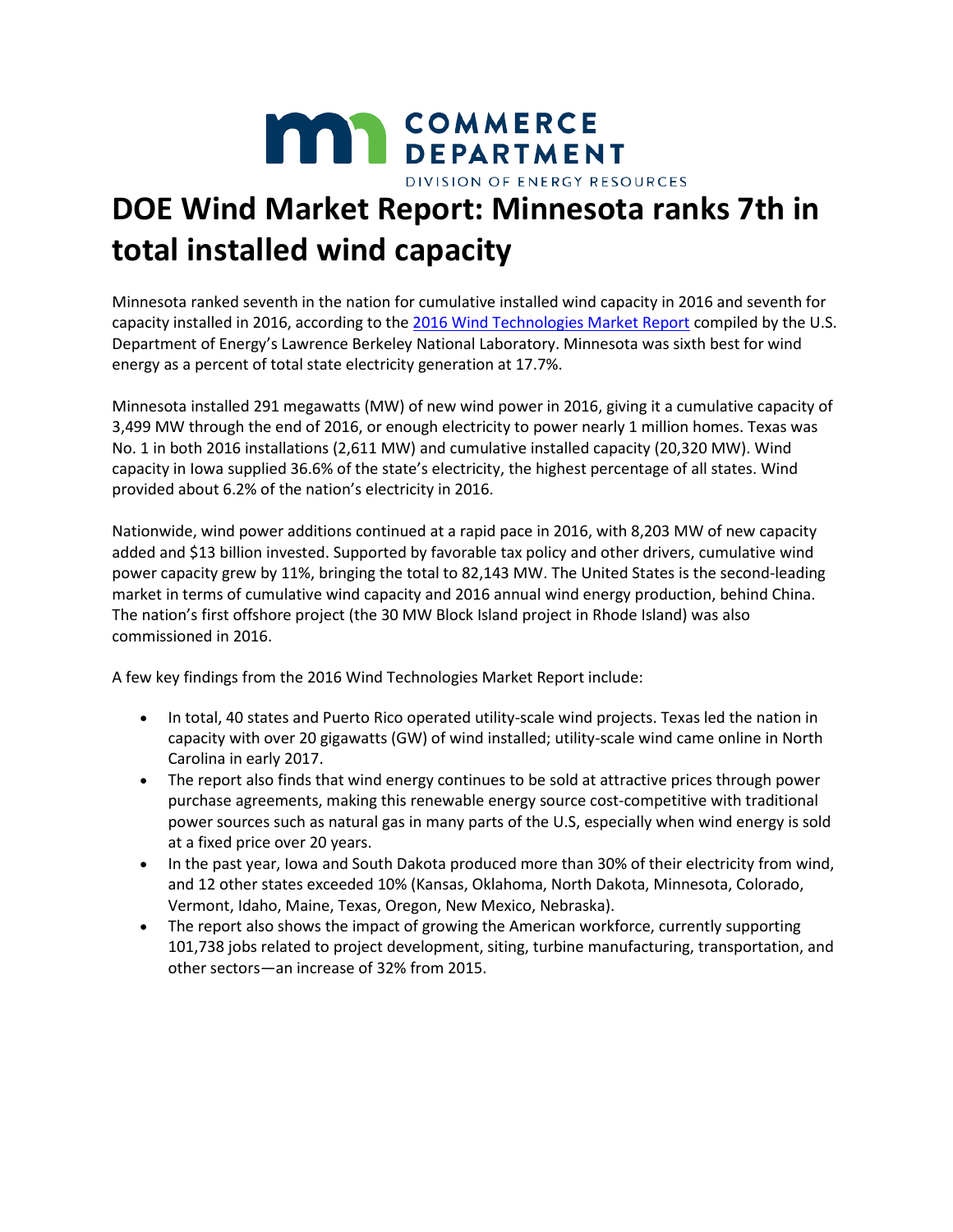| <b>Installed Capacity (MW)</b> |       |                                 |        | <b>Percentage of</b><br><b>In-State Generation</b> |       |
|--------------------------------|-------|---------------------------------|--------|----------------------------------------------------|-------|
| <b>Annual (2016)</b>           |       | <b>Cumulative (end of 2016)</b> |        | Actual (2016)*                                     |       |
| <b>Texas</b>                   | 2,611 | <b>Texas</b>                    | 20,320 | lowa                                               | 36.6% |
| Oklahoma                       | 1,462 | lowa                            | 6,911  | South Dakota                                       | 30.3% |
| lowa                           | 707   | Oklahoma                        | 6,645  | <b>Kansas</b>                                      | 29.6% |
| <b>Kansas</b>                  | 687   | California                      | 5,656  | Oklahoma                                           | 25.1% |
| <b>North Dakota</b>            | 603   | <b>Kansas</b>                   | 4,451  | <b>North Dakota</b>                                | 21.5% |
| Nebraska                       | 438   | <b>Illinois</b>                 | 4,026  | <b>Minnesota</b>                                   | 17.7% |
| <b>Minnesota</b>               | 291   | Minnesota                       | 3,499  | Colorado                                           | 17.3% |
| <b>Maine</b>                   | 288   | Oregon                          | 3,163  | Vermont                                            | 15.4% |
| <b>Missouri</b>                | 201   | Washington                      | 3,075  | Idaho                                              | 15.2% |
| <b>Illinois</b>                | 184   | Colorado                        | 3,026  | <b>Maine</b>                                       | 13.9% |
| <b>West Virginia</b>           | 103   | <b>North Dakota</b>             | 2,746  | <b>Texas</b>                                       | 12.6% |
| Ohio                           | 102   | Indiana                         | 1,897  | Oregon                                             | 12.1% |
| Michigan                       | 80    | <b>New York</b>                 | 1,827  | <b>New Mexico</b>                                  | 10.9% |
| Wyoming                        | 80    | Michigan                        | 1,611  | Nebraska                                           | 10.1% |
| <b>New York</b>                | 78    | Wyoming                         | 1,489  | Wyoming                                            | 9.4%  |
| Utah                           | 64    | Pennsylvania                    | 1,369  | Montana                                            | 7.6%  |
| Colorado                       | 61    | Nebraska                        | 1,328  | Washington                                         | 7.1%  |
| <b>Rhode Island</b>            | 45    | <b>New Mexico</b>               | 1,112  | California                                         | 6.9%  |
| Pennsylvania                   | 40    | South Dakota                    | 977    | Hawaii                                             | 6.7%  |
| <b>New Mexico</b>              | 32    | Idaho                           | 973    | Illinois                                           | 5.7%  |
| Rest of U.S.                   | 48    | Rest of U.S.                    | 6,041  | Rest of U.S.                                       | 1.0%  |
| <b>TOTAL</b>                   | 8,203 | <b>TOTAL</b>                    | 82,143 | <b>TOTAL</b>                                       | 5.6%  |

## Table 2. U.S. Wind Power Rankings: the Top 20 States

\* Based on 2016 wind and total generation by state from EIA's Electric Power Monthly. Source: AWEA project database, EIA

## **2016 wind development in Minnesota**

More than 291 MW of new wind was added in Minnesota in 2016. In addition, some of the earliest wind farms developed in the state are planned for repowering or decommissioning, creating opportunities to upgrade prime wind sites with larger and more efficient wind turbines. A summary of several Minnesota wind projects for 2016 follows:

Odell Wind, 200 MW<sub>AC</sub> (200,000 kW) in Cottonwood, Jackson, Martin, and Watonwan Counties, was developed by Algonquin Power Co. and is owned by Enel Green Power for energy sales to Xcel Energy. In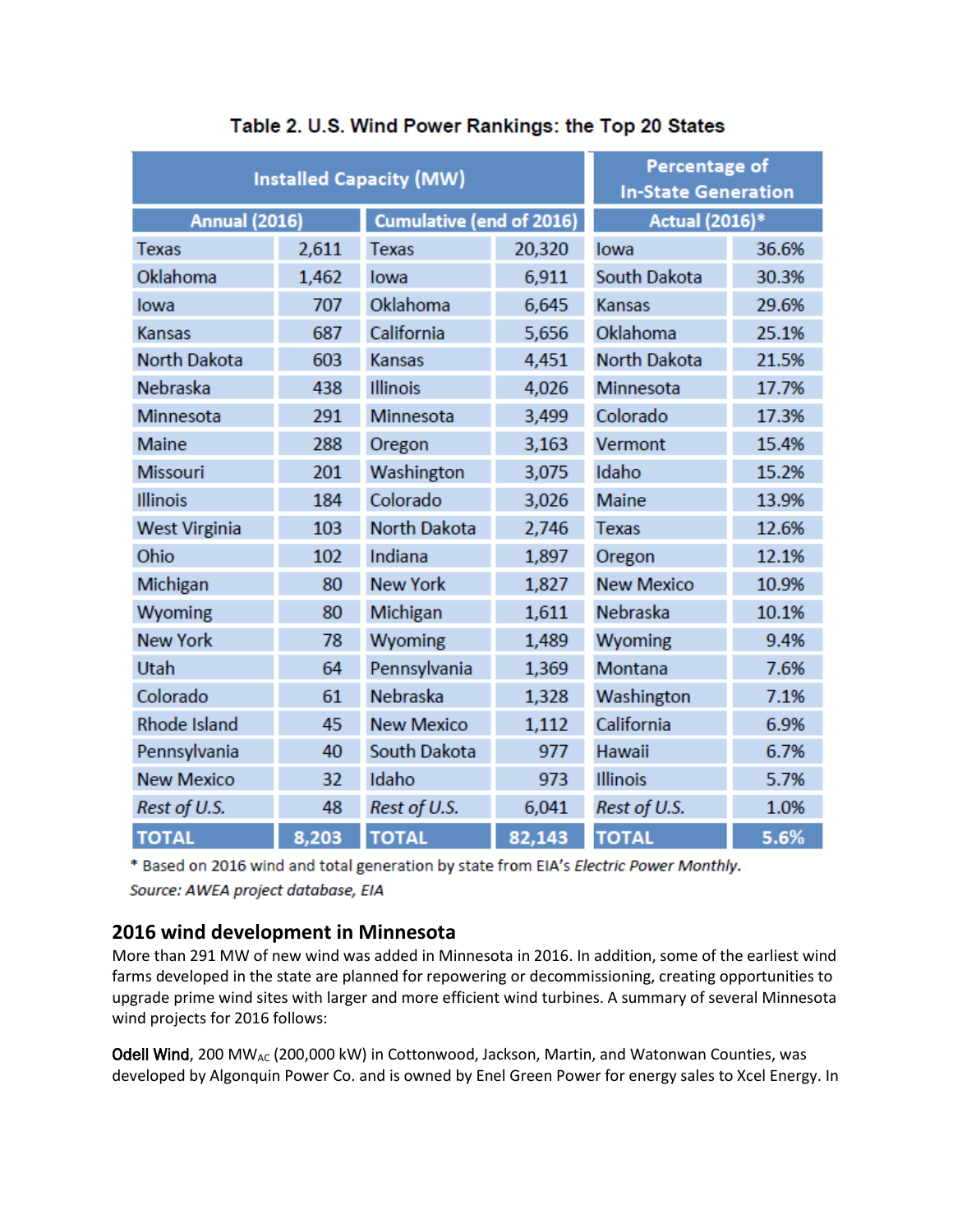November 2014, Geronimo sold Odell to Algonquin Power Co., and Geronimo provided ongoing assistance in project development. The project achieved commercial operation in July 2016.

**Black Oak & Getty, 78 MW<sub>AC</sub> (78,000 kW)** in Stearns County, was developed by Geronimo Energy and is owned by Sempra Energy for energy sales to the Minnesota Municipal Power Association. The project achieved commercial operation in November 2016.

**South Fork Wind, 13.8 MW<sub>AC</sub>** (13,800 kW) near Worthington in Jackson County, was developed by Geronimo Energy and owned by Aspenall Energy Delaware LLC for energy sales to Muscatine Power and Water in Iowa.

**Decommissioning: Wind Power Partners '93** (aka Buffalo Ridge Wind Farm), 26 MW<sub>AC</sub> (26,280 kW) in Lincoln County, the first utility-scale wind farm to be developed in Minnesota, began commercial operation in 1994 for energy sales to Xcel Energy. The wind farm consists of 73 Kenetech 33M-VS wind turbines rated at 360 kW each and was acquired by NextEra Energy Resources in 2003. The project stopped operating in December 2016 and is currently being decommissioned, with ongoing evaluation of the potential for repowering. This will be the first wind farm to be completely decommissioned in Minnesota.

## **Wind projects in development in Minnesota 2017-2020**

There is currently over 1,300 MW of wind power in development in Minnesota with estimated completion by 2020. Construction on these projects began this year. There is an additional 1,300 MW of wind power in development in other states to serve Minnesota customers, with estimated completion by 2020. Construction will begin in 2018.

New wind projects in development in Minnesota over the next few years include the following projects:

**Bergey Wind Project,** 0.5 MW<sub>AC</sub> (500 kW), developed by Gone2Green for Xcel Energy and distributed among 50 sites across three counties in Xcel's service territory. (RDF funded)

**Blazing Star I,** 200 MW<sub>AC</sub> in Lincoln County, developed by Geronimo for energy sales to Xcel Energy. Project construction is expected to begin in 2017 for completion in 2018.

**Blazing Star II,** 200 MW<sub>AC</sub> in Lincoln County, developed by Geronimo for energy sales to Xcel Energy. Project construction is expected to begin in 2017 for completion by 2020.

**Dodge County Wind,** 200 MW<sub>AC</sub> in Dodge County, developed by Next Era. Project construction is expected to start in 2018 for completion in 2020.

**Freeborn Wind,** 200 MWAC in Freeborn County, Minnesota, and Worth and Mitchell Counties, Iowa, is being developed by Invenergy for sale to Xcel Energy by 2020.

**Lake Benton II,** 100 MW<sub>AC</sub> in Pipestone County, is a planned repowering of the 102.75 MW Lake Benton II project. The project will be developed by NextEra Energy Resources for transfer to Xcel upon completion by 2020.

Palmer's Creek, 44.6 MW<sub>AC</sub> in Chippewa County, developed by Fagen Engineering. Project construction is expected to start in 2017 for completion by 2018.